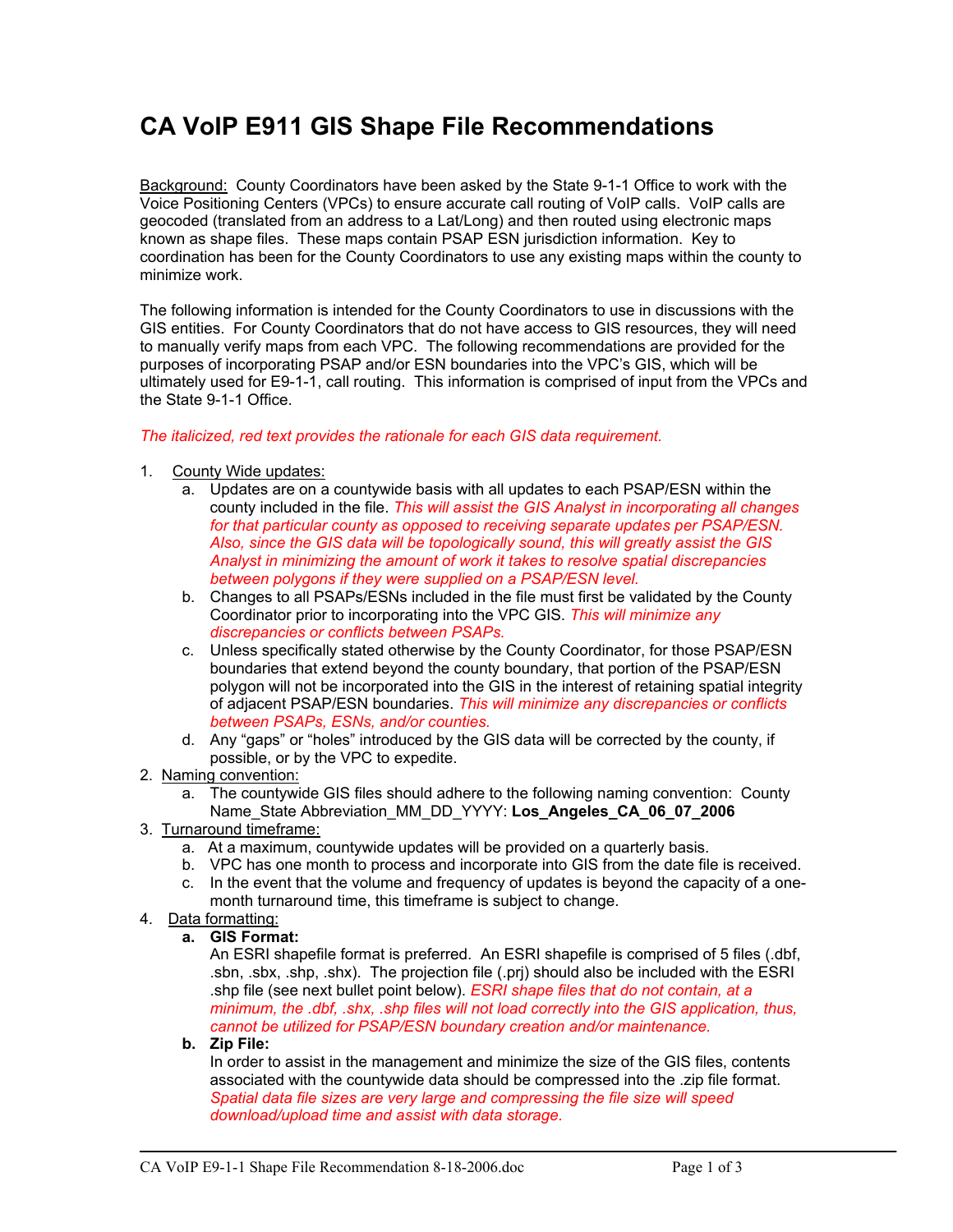#### **c. Projection File:**

Most counties have been providing NAD 83.

GEOGCS["GCS\_North\_American\_1983",DATUM["D\_North\_American\_1983",SPHER OID["GRS\_1980",6378137,298.257222101]],PRIMEM["Greenwich",0],UNIT["Degree",0 .017453292519943295]]

Spatial Data without projection information (i.e. Coordinate system used to project spatial data) will not be accepted. *When a .prj file is not included with the spatial data, the GIS Analyst does not know which coordinate system to use in order to process the data. There are very many different coordinate systems and projections to choose from, and choosing the incorrect one will transform the PSAP/ESN shape to incorrectly line up with the true location, thus, potentially misroute a 9-1-1 call.* 

#### **d. Topologically Correct Data:**

Topologically sound data is preferred to have been created in a format that retains and enforces topology. Because this data is used for 9-1-1 call routing, spatial data that exhibits poor topology will not be accepted. *There should be no geographic area within the county that is not covered by a particular PSAP/ESN. All coverage area within the county should have an associated PSAP/ESN. Each polygon shall have only one ESN.* 

#### **e. Currency:**

Spatial Data should be kept current. *Since the spatial data is used for E9-1-1 call routing, ensuring the data is current is critical.* 

#### **f. Metadata Information:**

Information about the data's accuracy, or how a set of measurements was collected is preferred to be included with the spatial data. An item's metadata may include this type of documentation along with many properties that are derived from the data automatically. If standard Metadata files are not available, please provide information on the time period for which data is relevant, publication information, data storage and access information, and general details about the data. *The most important piece of information needed is the last time the GIS data was created/updated. Since the spatial data is used for E9-1-1 call routing, ensuring the data is current is critical.*

#### **g. Updates:**

Countywide comprehensive spatial data updates (wholesale replacements) containing a clear description indicating what has changed since the previous delivery. *Since the GIS data will be supplied on a countywide basis, this will assist the GIS Analyst in quickly identifying any spatial changes and speed up load time.* 

#### h. **Description:**

Clear description of how the spatial data (i.e. ESN) correlates to PSAP jurisdictions. *In the event there is more than one ESN in a given PSAP, this description is very important.* If all of the attribute information (see section below) is included in the *attribute table (.dbf), then this is sufficient as a description.* 

#### i. **Attribute Information:**

At a minimum, the following data columns should include PSAP Name, ESN Number, PSAP Type (Primary, Secondary, Basic, etc.), Technology, City, County, State. Attributes for these data columns must be populated and not left blank. Only Primary PSAPs/ESNs will be incorporated into the GIS.